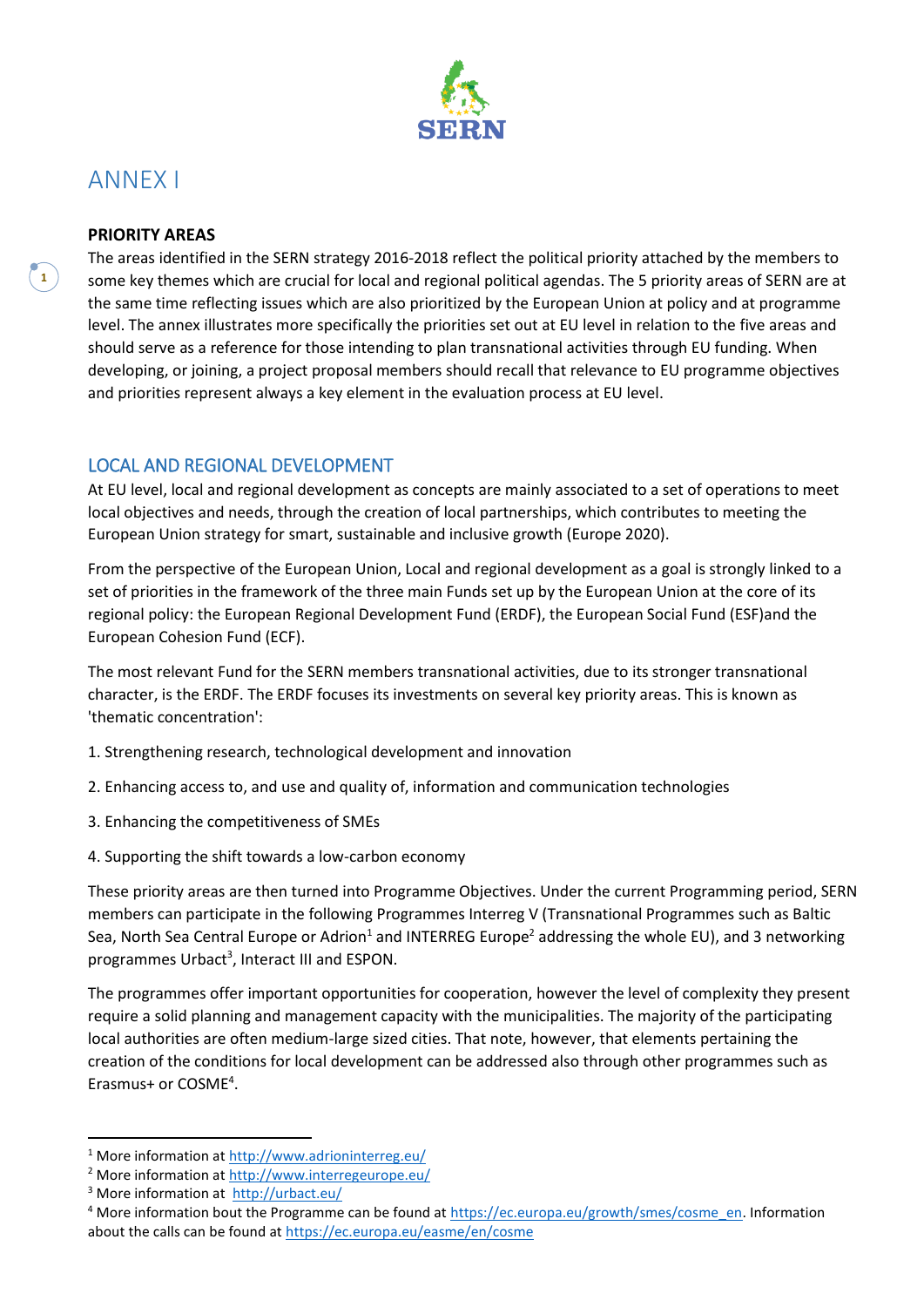

## EDUCATION AND LEARNING

**2**

**.** 

In the field of education and training the European Union's main instrument for European cooperation at policy level is the Education and Training 2020 (ET2020)<sup>5</sup> strategic framework. It is in the context of ET2020 where the main challenges are identified and deepened and then translated into policy priorities addressed through Erasmus+<sup>6</sup>, the EU Programme supporting cooperation in the field of Education and training, Youth and Sport.

ET2020 had identified four main objectives to be reached by 2020

- Making lifelong learning and mobility a reality
- Improving the quality and efficiency of education and training
- Promoting equity, social cohesion, and active citizenship
- Enhancing creativity and innovation, including entrepreneurship, at all levels of education and training.

These objectives represent the main refence for all those actors wishing to engage in transnational activities in the field of education and training in the context of the EU.

In the framework of SERN the activities carried out so far have been largely focused on school education and adult education. As interest for cooperation in these sectors is likely to continue to be high among the members, the following issues should be considered when identifying themes for common projects.

- 1) "Systemic" themes which are steadily at the centre of European policy-makers attention include in the school sector *improving pedagogical and organizational quality* of education, *fostering continuity across education levels* (pedagogical, professional, structural) to enhance continuity in education systems and *development of the teaching profession*. In the adult education sector increasing the supply and take-up of high quality adult learning provision to respond to demands for up- and reskilling of the workforce
- 2) Two transversal themes on which particular attention is, and will be, paid until 2018 are:
	- a. *The development of digital skills and competences*. This means projects addressing themes such as the development of digital competences at all levels of learning, including non-formal and informal; Promoting the use of ICT with a view to increasing the quality and relevance of education at all levels; boosting availability and quality of open and digital educational resources and pedagogies at all education levels.
	- b. Promoting citizenship and the common values of freedom, tolerance and non-discrimination through education. This means projects addressing themes such as: Promoting civic, intercultural, and social competences, mutual understanding and respect, and ownership of democratic values and fundamental rights at all levels of education and training; Tackling discrimination, racism, segregation, bullying (including cyber-bullying), violence and stereotypes.

Members when planning projects should remember to high value put by the European Union on creating synergies between different actors active in the field of education and training and on the value of exploitation of results of previously (EU)funded projects.

<sup>&</sup>lt;sup>5</sup> ET 2020 [http://ec.europa.eu/education/policy/strategic-framework\\_en](http://ec.europa.eu/education/policy/strategic-framework_en)

<sup>&</sup>lt;sup>6</sup> The Erasmus+ is managed by national agency in Ital[y www.erasmusplus.it](http://www.erasmusplus.it/) and Sweden www. <http://utbyten.se/>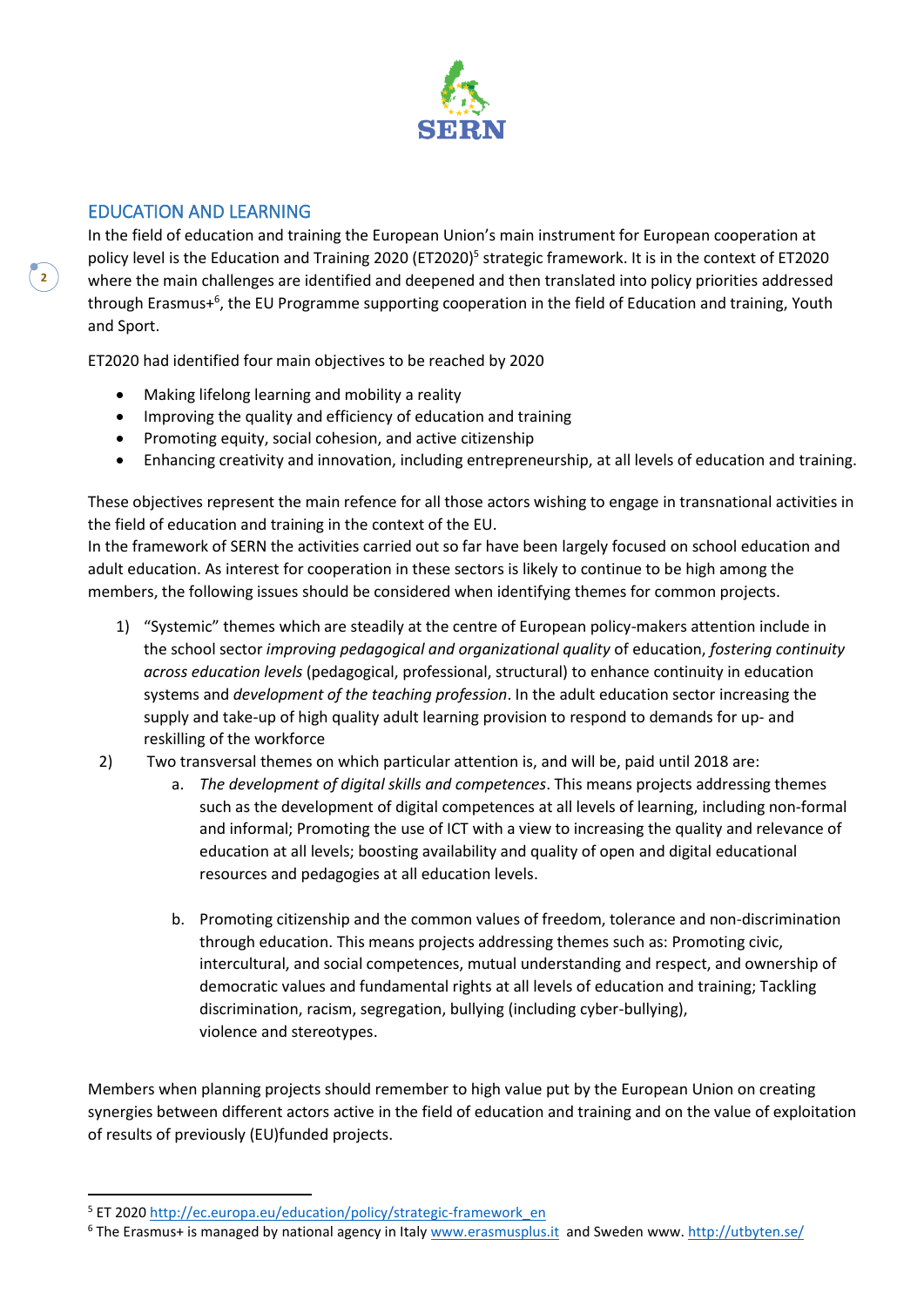

## SOCIAL INCLUSION AND MIGRATION

**3**

 $\overline{a}$ 

The European Commission supports and complements the Member States' policies in the fields of social inclusion and migration. The Europe 2020 strategy for smart, sustainable and inclusive growth sets targets to lift at least 20 million people out of poverty and social exclusion and to increase employment of the population aged 20-64 to 75%. The flagship initiatives of the Europe 2020 strategy, including the Platform against Poverty and Social Exclusion and the Agenda for New Skills and Jobs, support efforts to reach these targets.

Though the Platform against Poverty and social Exclusion<sup>7</sup>, the European commission has identified the five areas for actions:

Delivering actions across the policy spectrum with, a particular focus on access to employment; access to welfare services; education and youth policies; migration and integration of migrants; social inclusion and antidiscrimination

- Greater and more effective use of the EU Funds to support social inclusion
- Promoting evidence-based social innovation;
- Working in partnership with civil society to implement policies
- Enhanced policy coordination among the Member States

There are different funding programmes supporting the implementation of actions for contrasting the risk of poverty and social exclusion, each one has with a focus on the issues listed above, such as: the European Programme for Employment and Social Innovation (EaSI – Progress Axis); the Erasmus+ programme; the Justice programme; the Rights, Equality and Citizenship Programme and the Europe for Citizens programme.

In the latest years the projects implemented within SERN focused on critical issues for local authorities in this field, like the welfare services delivered to marginalised people (especially elderly people); the integration of newly arrived citizens, and the development of public-private partnership with civil society organisations.

Some strategic priorities for the programming period 2014-2020 have been set out in the different programmes. These should be taken into consideration when planning future project proposals:

- Education and training is a key instrument to promote the inclusion of people with disadvantaged backgrounds, including newly arrived migrants. Given the current context concerning migrants, refugees and asylum seekers, particular attention will be given to projects supporting inclusion though education, training, adult education and youth policies.

- Contrasting all forms of racism, xenophobia, homophobia, violence against children or women and other forms of intolerance, as well as promote gender equality are key issues for the future as these could foster further marginalisation among the most vulnerable or excluded people within EU societies.

Investing in people's skills and capacities is a way to ensure an adequate standard of living throughout their life. The contributions of elderly or disabled people to society as carers for others or volunteers should be actively encouraged in order to allow them to remain in charge of their own lives for as long as possible, and reduce the need for long term care. Stakeholders such as NGOs, social partners, businesses, universities are key players in society and the economy, consulting them and mobilising their support is crucial for activities to be successful.

<sup>7</sup> <http://eur-lex.europa.eu/LexUriServ/LexUriServ.do?uri=COM:2010:0758:FIN:EN:PDF>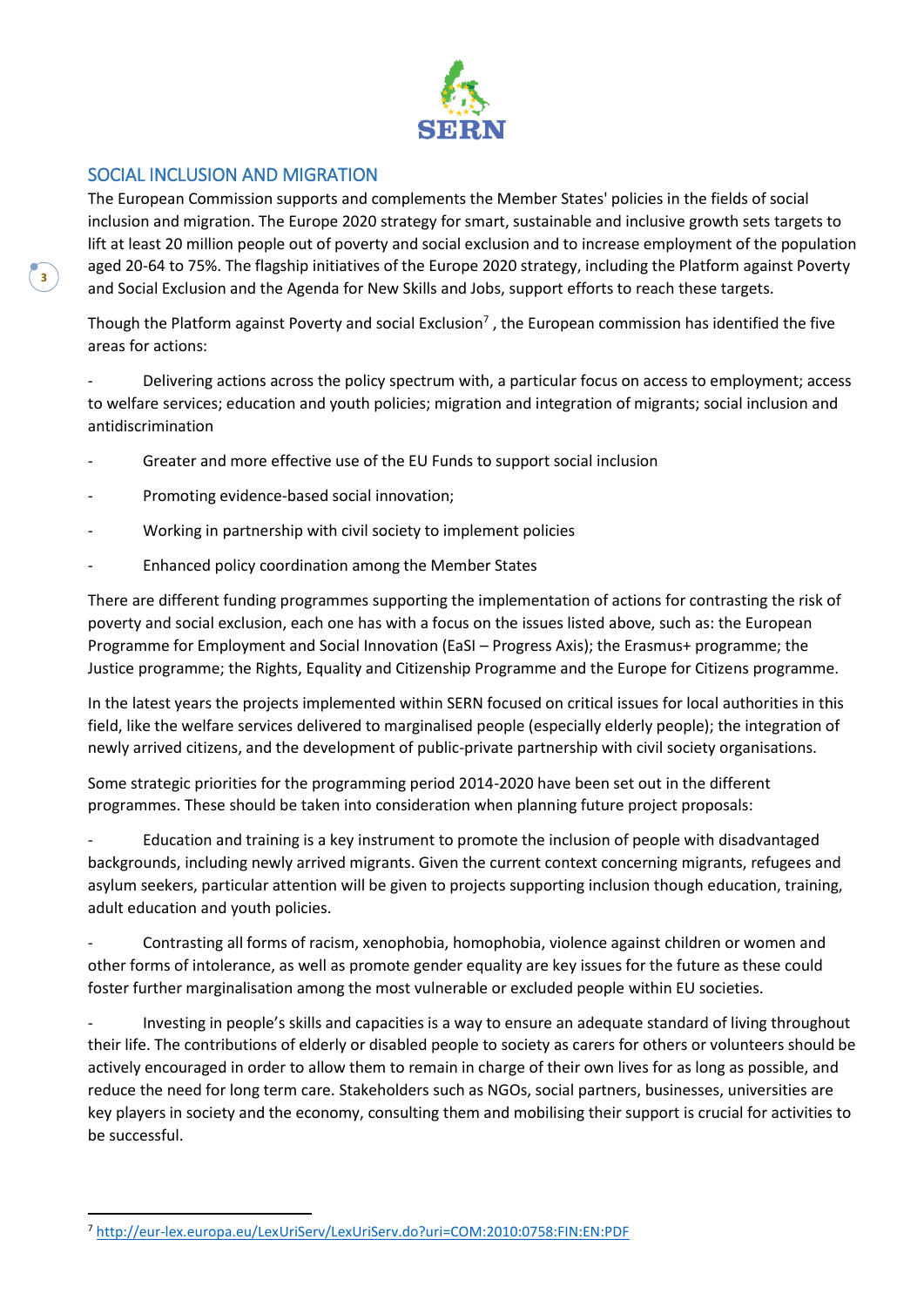

## HEALTH AND WELFARE

At EU level, a definition of welfare policy has not yet been identified owing to the fact that this word includes various EU policies, such as:

- ageing and elderly policy;
- employment and unemployment protection policy;
- combating poverty and social exclusion policies;
- pensions system policy.

**4**

In addition, there is no 'Single European Scheme' but every country implements its own systems as long as they abide by the guidelines of the provisions set by the European Commission and achieve an overall result of equality, stability and access to resources that every European individual should be provided with.

These elements are strictly connected to the priorities and flagships of the Europe 2020 Strategy where five goals in the areas of employment, innovation, education, poverty reduction and climate/energy have been identified to achieve a smart, sustainable and inclusive growth.

When it comes to the provision of Health care policies there is a continuous use of the open method of coordination<sup>8</sup> among Member States mainly because the rights to health care have been recognised in the Charter of Fundamental rights of the EU with 3 key points: access, quality and sustainability. Indeed, it is important to underline that organising and delivering healthcare is the responsibility of national governments and the EU's role is to complement national policies by helping them in achieving shared objectives.

Health care policy is also linked to the EU's food safety policy that covers "from farm to fork". It is designed to guarantee safe, nutritious food and animal feed, high standard of animal health and welfare and plant protection as well as a clear information on the origin, content and labelling and use of food.

EU Programmes linked to these themes which members could explore are:

#### *Active Assisted Living Programme*<sup>9</sup>

The AAL Programme is the funding activity that aims to create better conditions of life for the older adults and to strengthen the industrial opportunities in Europe through the use of information and communication technology (ICT). It carries out its mandate through the funding of transnational projects (at least three countries involved) that involve small and medium enterprises (SME), research bodies and user's organisations (representing the older adults).

#### *Health Programme*<sup>10</sup>

The programme has 4 overarching objectives: 1. Promote health, prevent diseases and foster supportive environments for healthy lifestyles considering the 'health in all policies' principle; 2. Protect the EU citizens from serious cross-border health threats; 3. Contribute to innovative, efficient and sustainable health systems; 4. Facilitate access to better and safer healthcare for EU citizens.

A focus on the exchange of best practices and exchange of experiences, could also be carried out through the Programmes Europe for Citizens (Measure 2.2., Networks) and the Programme Erasmus+ (KA1 Adult Education, KA2 Strategic Partnership) provided that the theme of the project is relevant to the programme objectives and priorities.

 $\overline{a}$ 

<sup>&</sup>lt;sup>8</sup> For an explanation of the OMC see [http://www.europarl.europa.eu/EPRS/EPRS-AaG-542142-Open-Method-of-](http://www.europarl.europa.eu/EPRS/EPRS-AaG-542142-Open-Method-of-Coordination-FINAL.pdf)[Coordination-FINAL.pdf](http://www.europarl.europa.eu/EPRS/EPRS-AaG-542142-Open-Method-of-Coordination-FINAL.pdf)

<sup>9</sup> AAL [www.aal-europe.eu](http://www.aal-europe.eu/)

<sup>10</sup> Health Programme - <http://ec.europa.eu/chafea/health/index.html>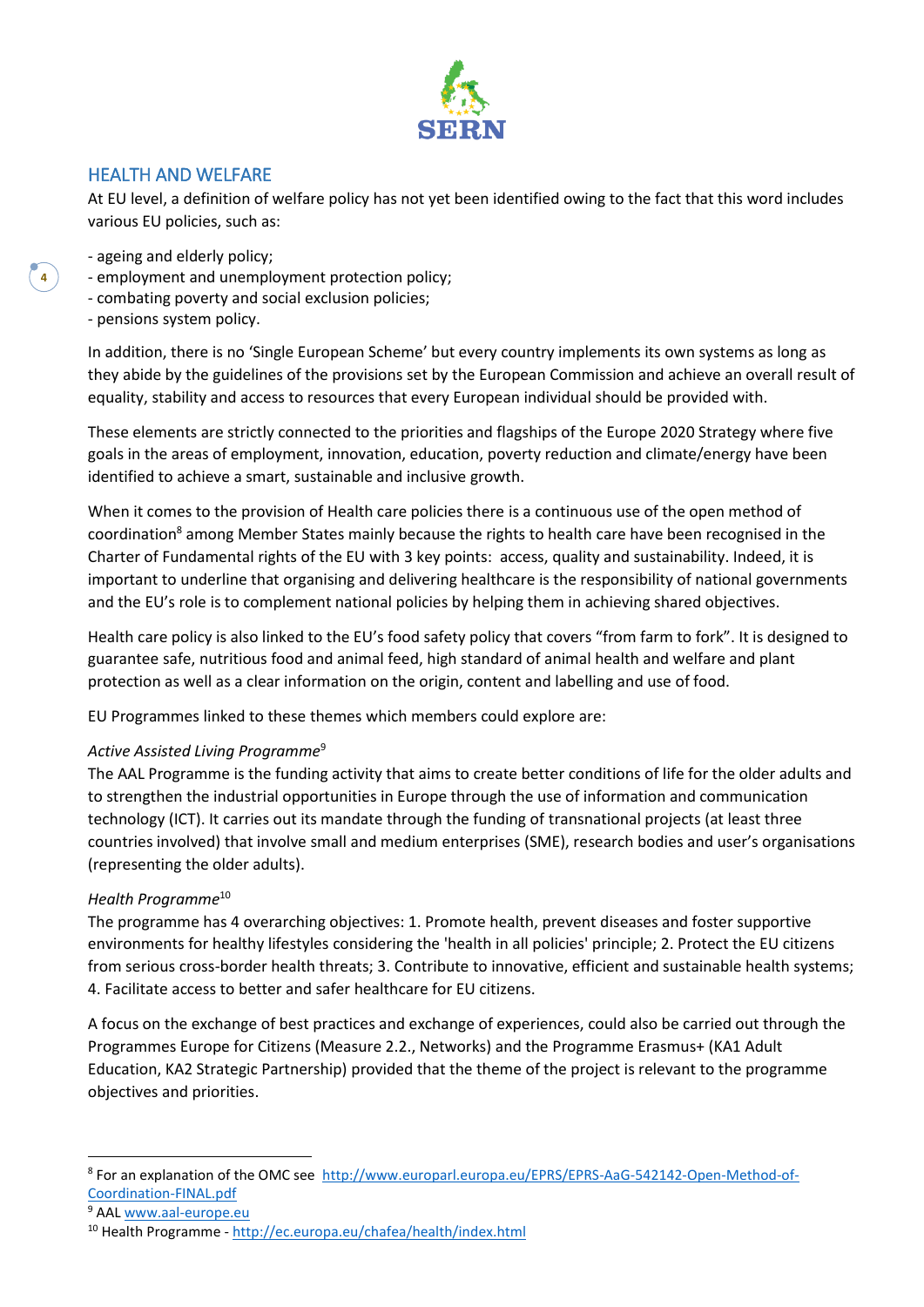

### ENERGY AND ENVIRONMENT

EU environmental policy is guided in the period 2016-2020 by the General Union Environmental Action Plan to 2020 "Living well, with the limit of our planet" with the mission "to develop and facilitate the implementation of policies and legislation that contribute to enabling EU citizens to live well, within the planet's ecological limits, based on an innovative, circular economy, where biodiversity is protected, valued and restored and environment-related health risks are minimized in ways to enhance our society's resilience, and where growth has been decoupled from resource use".

In this framework, energy and environmental policies are inextricably linked, indeed all energy production and consumption has environmental impacts. For this reason, in many regards energy and environmental objectives go hand in hand, such as:

energy efficiency and reducing energy use: saving energy can help avoid impacts associated with extractive industries and with energy generation, transformation, distribution and consumption in general. It can help reducing GHG emissions, air pollution, impacts to surface and ground waters, habitat fragmentation and biodiversity disturbance through infrastructure and land use.

measures to increase the share of sustainable renewable energy sources in the energy mix can lower overall environmental and climatic pressures compared to other forms of energy. Such measures can also contribute to improved resource efficiency where they result in a more efficient utilization of non-recyclable waste streams.

measures aiming at using resources in a more efficient way also contribute to reducing energy demand: this is in particular the case when products are re-used, materials recycled, when all production and consumption chains are organised in a more efficient way.

Two priorities for the period 2016-2020 can be highlighted: 1. Ensuring the sustainability of environment and 2. Preservation of natural resources. These two driving themes led to the identification of three focus areas:

- *Green growth* - Natural capital and the ecosystem services it provides such as clean water, pollination and good quality soil are a precondition for lasting growth, social cohesion and well-being.

- *Connecting with EU citizens* - A healthy environment is also crucial for the health and well-being of citizens, demonstrating that the EU is also producing benefits for citizens on the ground beyond the economic agenda;

- *Making it happen* – it is about better implementation and enforcement of the existing legal framework and about understanding the common challenges and the diversity of the Member States.

Two Programmes can be used to concretise the objectives set in the EU policies:

- **LIFE Programme** - it is the EU's funding instrument for the environment and climate action. The general objective of LIFE is to contribute to the implementation, updating and development of EU environmental and climate policy and legislation by co-financing projects with European added value. $11$ 

- **Horizon 2020 as** far as concerned the environmental research and innovation policy. This policy aims at promoting more and better research and innovation and at defining and implementing an agenda to greening the economy and to achieve a truly sustainable development.  $^{12}$ 

**.** 

<sup>11</sup> <http://ec.europa.eu/environment/life/index.htm>

<sup>12</sup> <http://ec.europa.eu/programmes/horizon2020/en/area/environment-climate-action>